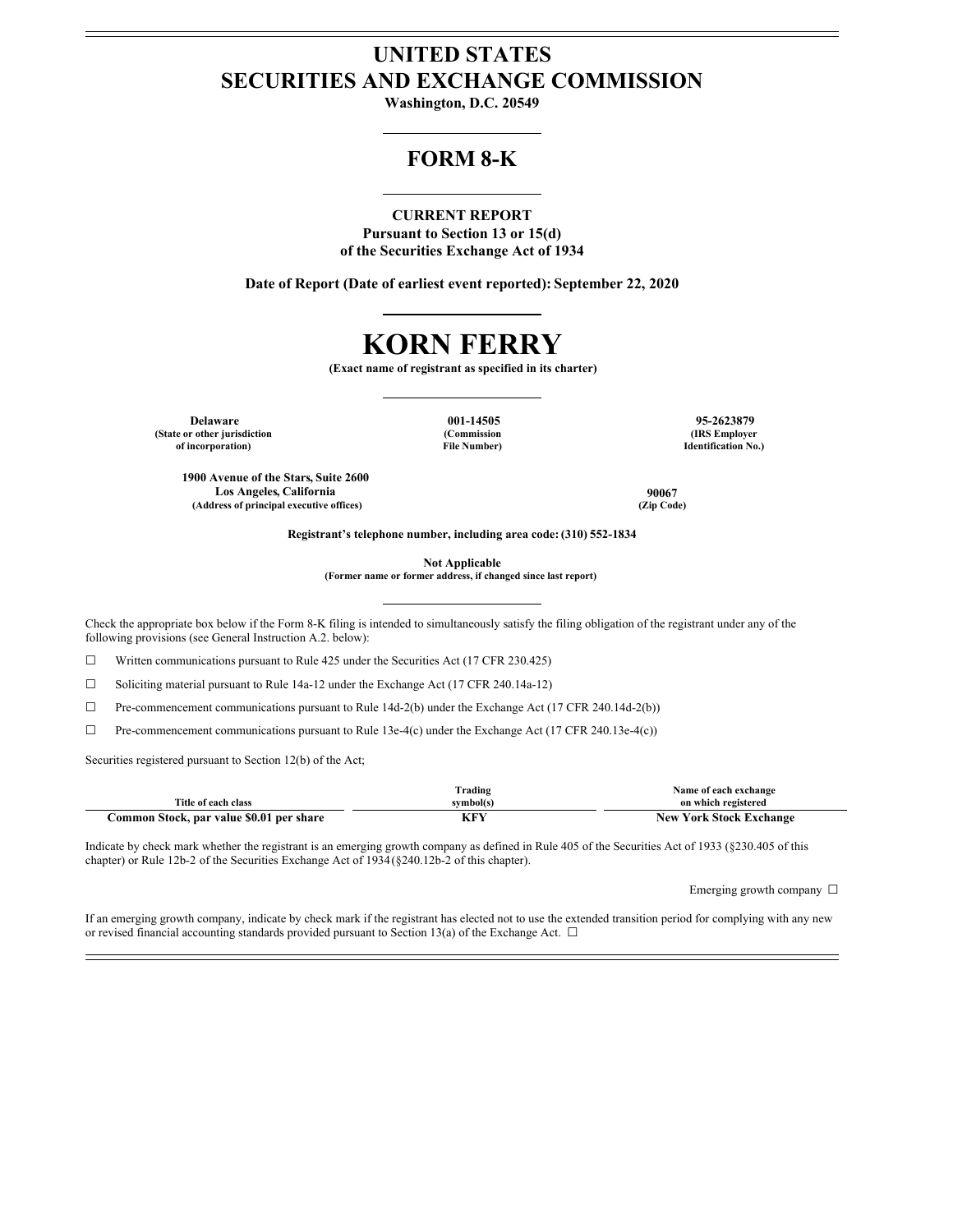#### Item 5.02 Departure of Directors or Certain Officers; Election of Directors; Appointment of Certain Officers; Compensatory **Arrangements of Certain Officers.**

As previously disclosed by Korn Ferry, a Delaware corporation (the "Company"), on April 17, 2020, thenon-employee members of the Board of Directors of the Company (the "Board") agreed to a pro-rata reduction by 50% of the \$85,000 retainer payable for the period from May 1, 2020 through August 31, 2020. As the Company continues to take steps to address the challenging economic environment created by COVID-19, on September 22, 2020, the non-employee members of the Board agreed to extend the 50% reduction of the \$85,000 retainer through December 31, 2020.

#### **Item 5.07 Submission of Matters to a Vote of Security Holders.**

On September 23, 2020, at the 2020 Annual Meeting of Stockholders, stockholders of the Company (i) elected the eight nominees named in the Proxy Statement to serve as directors until the Company's 2021 Annual Meeting of Stockholders and until their successors have been duly elected and qualified, subject to their earlier death, resignation or removal, (ii) approved a non-binding advisory resolution approving the Company's executive compensation, and (iii) ratified the appointment of Ernst & Young LLP as the Company's independent registered public accounting firm for the Company's 2021 fiscal year. To the extent applicable, set forth below are the number of votes cast for, against or withheld, as well as the number of abstentions and broker non-votes, with respect to each such matter.

(1) Election of the eight nominees named in the Proxy Statement to serve on the Board until the 2021 Annual Meeting of Stockholders.

| Nominee           | For        | <b>Against</b> | <b>Abstain</b> | <b>Broker Non-Votes</b> |
|-------------------|------------|----------------|----------------|-------------------------|
| Doyle N. Beneby   | 47,898,708 | 510.927        | 115.279        | 2,834,460               |
| Gary D. Burnison  | 48,055,474 | 374,493        | 94.947         | 2,834,460               |
| Christina A. Gold | 48.269.049 | 140,609        | 115.256        | 2,834,460               |
| Jerry P. Leamon   | 47,761,431 | 647.573        | 115.910        | 2,834,460               |
| Angel R. Martinez | 48.241.354 | 167,749        | 115.811        | 2,834,460               |
| Debra J. Perry    | 45,853,179 | 2,544,296      | 127.439        | 2,834,460               |
| Lori J. Robinson  | 47,998,042 | 411,274        | 115,598        | 2,834,460               |
| George T. Shaheen | 47,537,937 | 871.526        | 115.451        | 2,834,460               |

(2) Non-binding advisory resolution to approve the Company's executive compensation.

| -<br>For               | 1 <i>9ains</i> | bstain          | V otes<br>Non-<br>oko.<br>. |
|------------------------|----------------|-----------------|-----------------------------|
| $\sim$<br>λC<br>$\sim$ |                | .<br>. <i>.</i> | ⁄1 6                        |
|                        |                |                 |                             |

(3) Ratification of the appointment of Ernst & Young LLP as the Company's independent registered public accounting firm for the Company's 2021 fiscal year.

| <b>For</b>            | <i>Agains.</i> | Abstain | $\mathcal{N}$ on-<br><i>Votes</i><br>Broker<br>the contract of the contract of the contract of the contract of the contract of the contract of the contract of |
|-----------------------|----------------|---------|----------------------------------------------------------------------------------------------------------------------------------------------------------------|
| $\mathbf{u}$<br>JU.ZJ |                | $\sim$  | ND.<br>$\mathbf{V}$                                                                                                                                            |